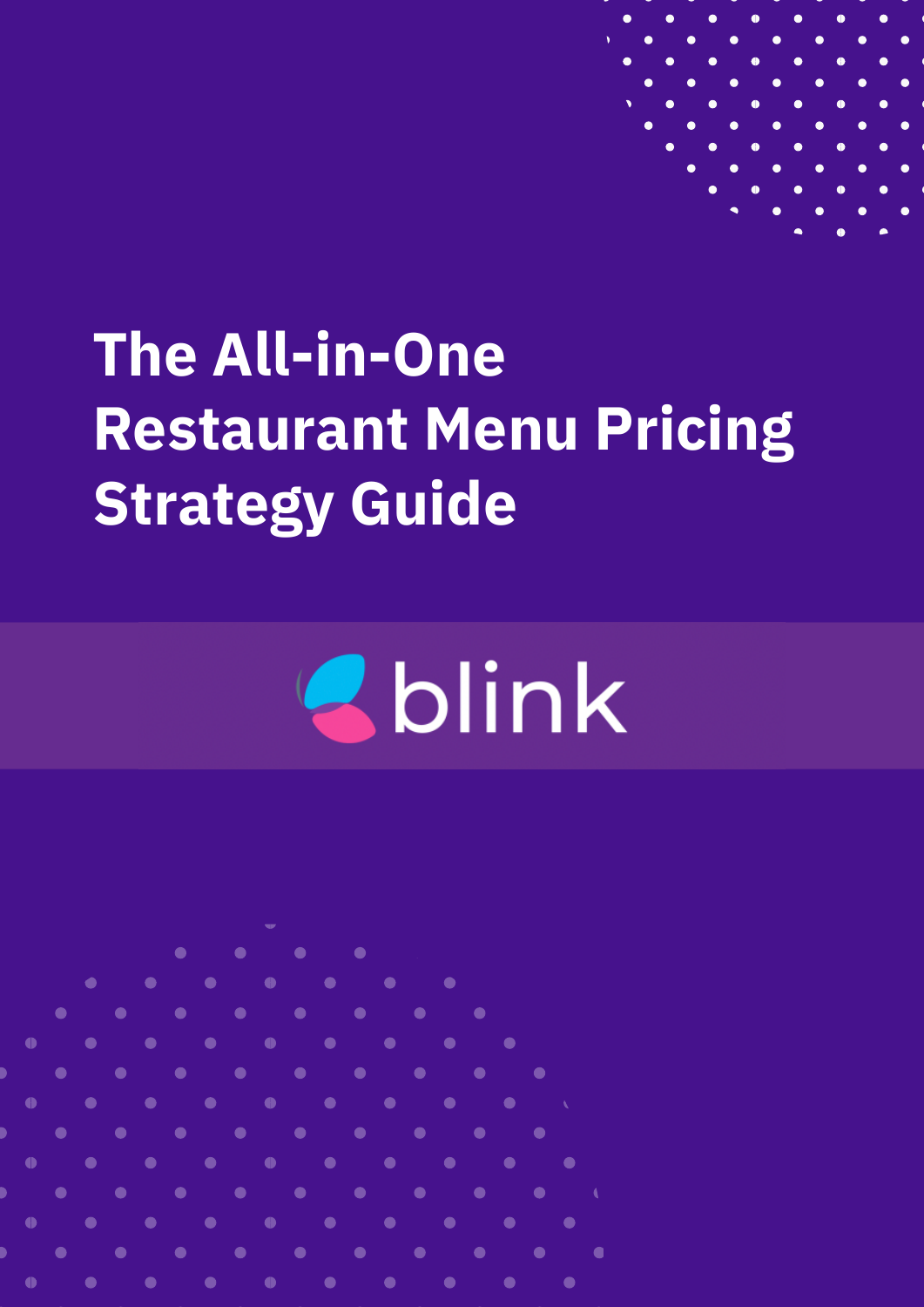Restaurant management is arguably the most overlooked aspect of menu pricing. It's a very calculated number game that involves understanding overall restaurant costs, conducting recipe costing, estimating final plate costs, and setting a price that maximizes profit. However, your restaurant's menu is more than just a means of earning money. This means that your menu will determine how much money you make. You can sum up your profits and potential success based on your menu prices.

### **So, where do you begin?**

Here's how to price a menu by considering all the factors that can determine your price position on a spectrum. You have at one end the lowest price you can charge for a lucrative profit, and at the other, the highest price the market will bear.

# **What is Menu Pricing or Menu Costs?**

A restaurateur's menu pricing approach defines how much each dish should cost. To put it simply, you need to calculate the cost per dish and charge enough to recoup those costs with a profit. However, the profits need to go a long way in covering other expenses, like rent and labor. A poorly priced menu can cost you the profits and funds you need to stay in business. Preparing the dish and other overhead expenses are accounted for when you estimate your menu cost. That figure becomes your final menu price. By charging this price, you generate profits and cover your costs.

Following proper menu pricing strategies is critical when such high stakes are involved. Different restaurants price food differently by calculating food costs, studying the local competition, and conducting market research. Let's take a look at the bigger picture of pricing

BLINK CO **02**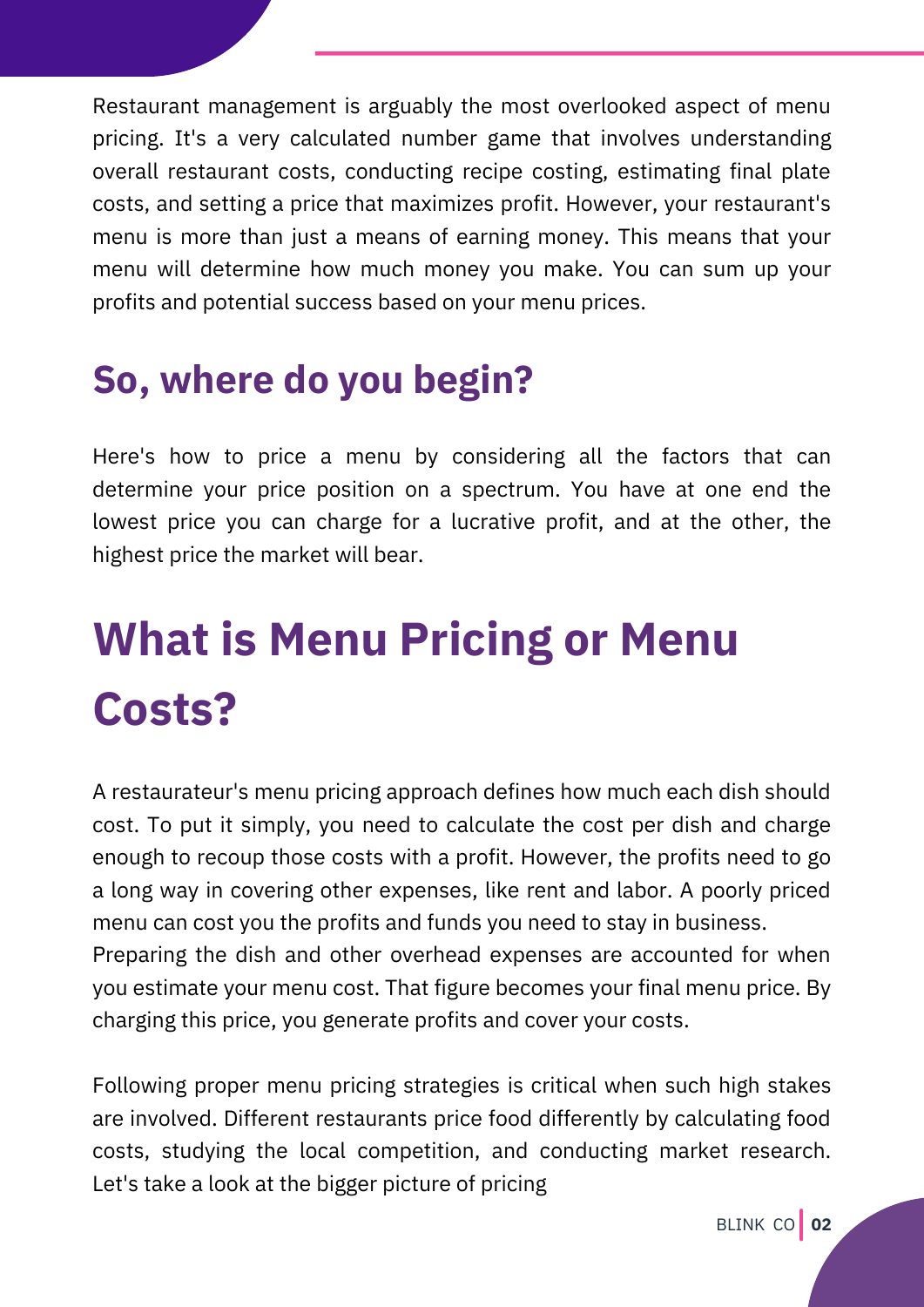## **Factors that Affect Restaurant Menu Pricing**

Restaurant ownership is a demanding job. It takes creativity, an appreciation for food, and basic math skills. Calculating your restaurant's menu prices is where the math comes into play. In the beginning, you will have to put money into a restaurant to turn a profit. As they say, you must spend money to make money.

Eventually, you will generate revenue from food sales, but you must pay for your employees' supplies, rent, utilities, insurance, and payroll.

Profitability requires some capital left over after all your expenses are covered. Menu pricing considers all the factors and determines the profit per dish.

### **Keep reading to find out more!**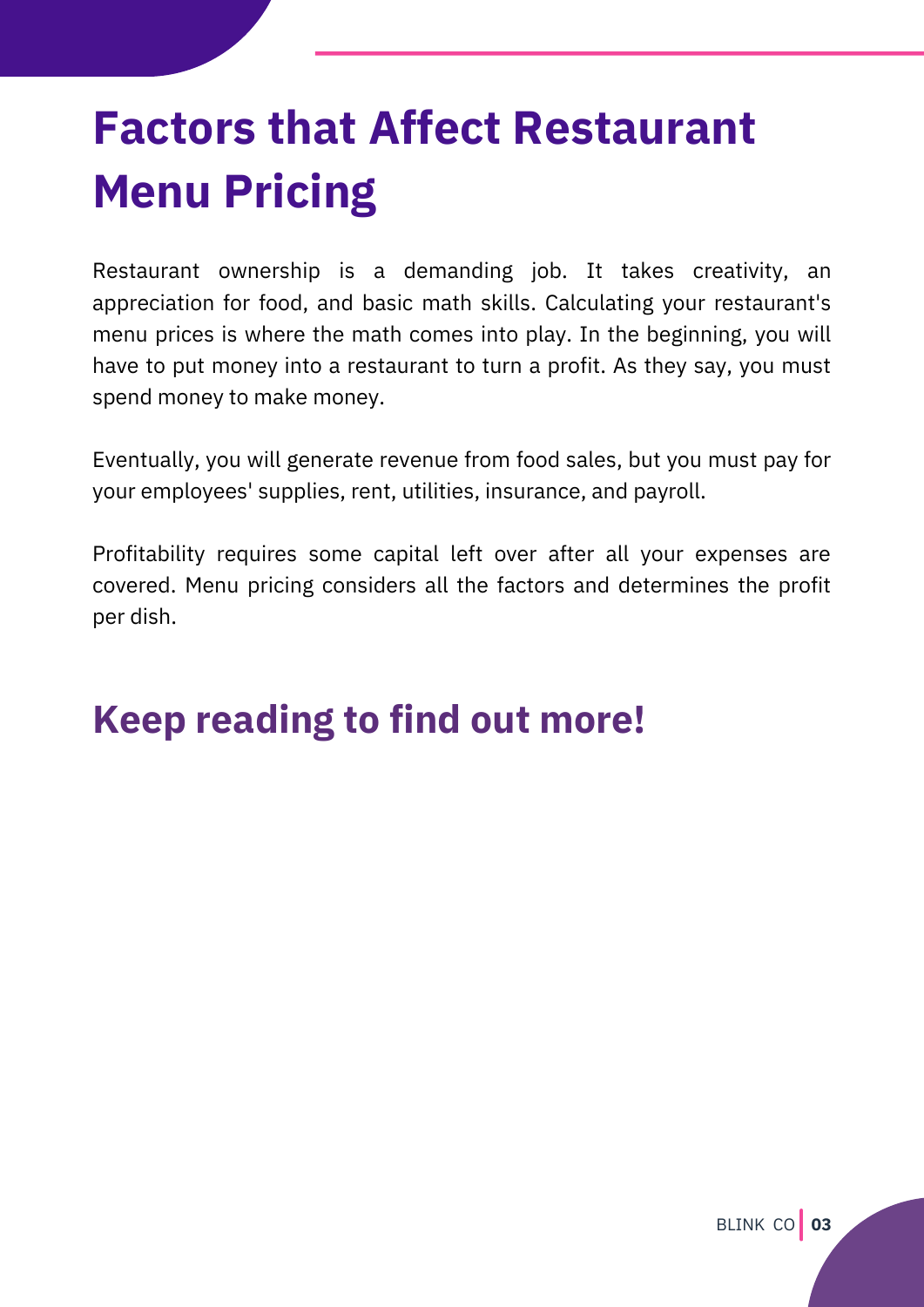![](_page_3_Picture_0.jpeg)

Choosing the amount to charge for items on your menu largely depends on their cost. Using your food cost percentage is the simplest way to cost out your menu.

You can calculate your food cost percentage using the following formula:

### **Food cost percentage = (beginning inventory + purchases - ending inventory) ÷ food sales.**

![](_page_3_Picture_4.jpeg)

#### **Direct Costs**

Dishes are priced based on what goes into them. Ingredients are probably the most important factor that influences prices. Rather than only considering direct costs, restaurateurs must also consider all other aspects of the ingredients used in their dishes, for example:

- **Portion:** Consistent portions should be a rule of thumb. Keeping track of 1. this will help you determine how much each time you spend on ingredients, penny-wise.
- **Seasonal:** Do the ingredients change with the seasons? Because 2. seasonal food (e.g., lobster) fluctuates in price, your cost will fluctuate with the season. Think about offsetting seasonal ingredients with items that can be purchased year-round to have a base cost to factor from.

### **Indirect costs**

Indirect costs include labor and operating costs. You must recoup these costs through your sales, just as you would with direct costs. You will need to charge a certain amount depending on the type of restaurant you operate. For example, you can charge less if you run a casual restaurant with counter service because you will spend less on service. Alternatively, if you run a fine dining restaurant, you'll need to charge more while providing better service. This aspect of your restaurant adds to its value and quality - think about table decor, ambiance, lighting, etc.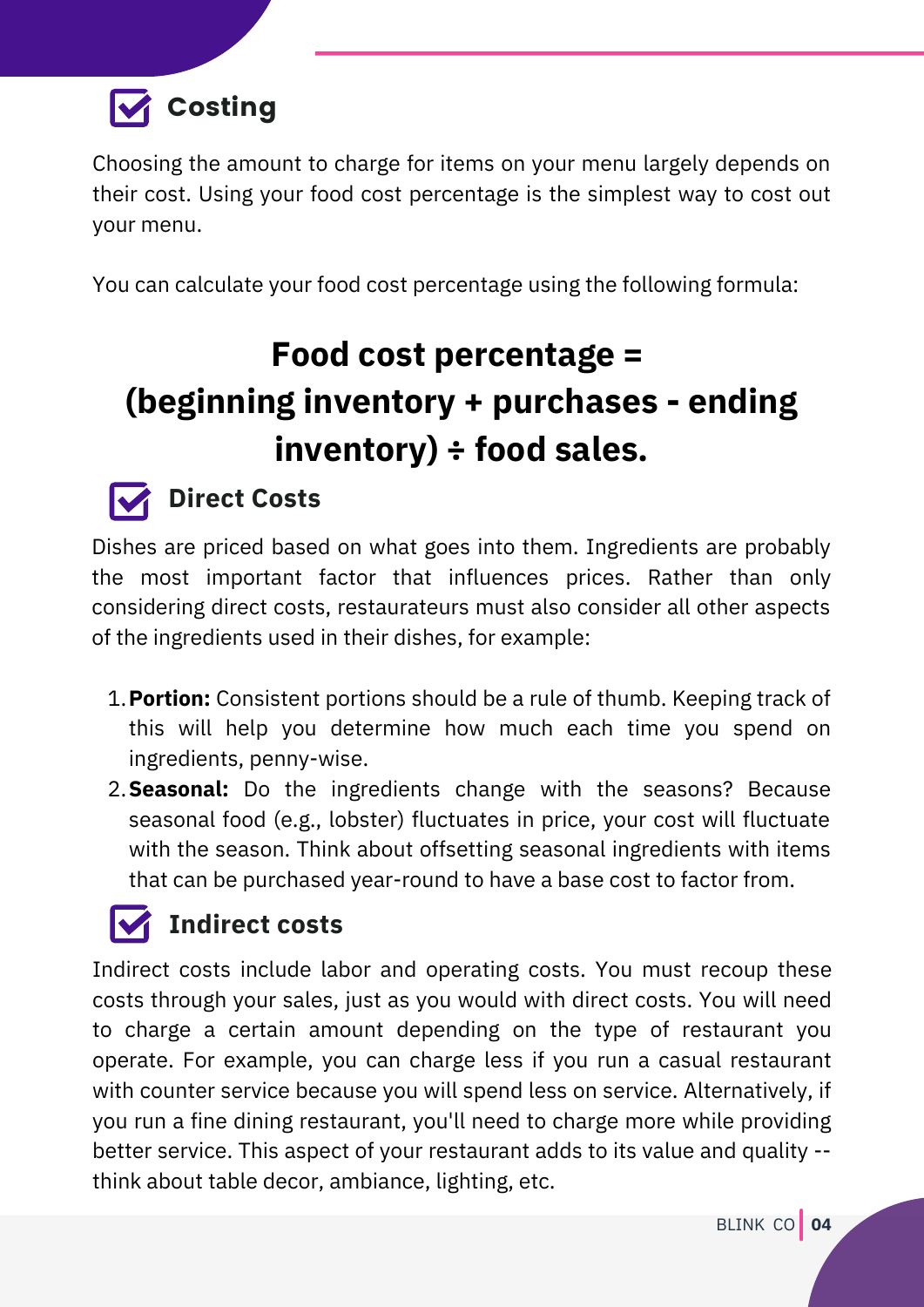### **Overhead expenses**

Costs associated with operations that are not directly related to production are overhead costs. Regardless of how successful the business is and how many orders it receives, costs will always be involved. A cost includes all expenses related to facilities and utilities, including utility and maintenance costs and items unrelated to production, such as supplies.

### **Seasonal costs**

Despite being incredibly vulnerable to seasonality, the restaurant industry remains exceptionally volatile. Some of the potential seasonal expenses include:

- **Expenses associated with hiring additional staff during peak months.**
- **Depending on the season, ingredients' prices may change.**
- **Costs associated with seasonal heating and cooling.**

Considering your seasonal costs can help you thread the needle of your entire cost.

## **Appealing to Your Customers**

Imagine your menu as your greatest hits album, representing what you and your team excel at. You can differentiate your brand and stand out from the crowd by featuring menu items that showcase your and your team's talents - and, as a result, price your menu differently. The ability to sell your top items at a premium is a testament to your uniqueness.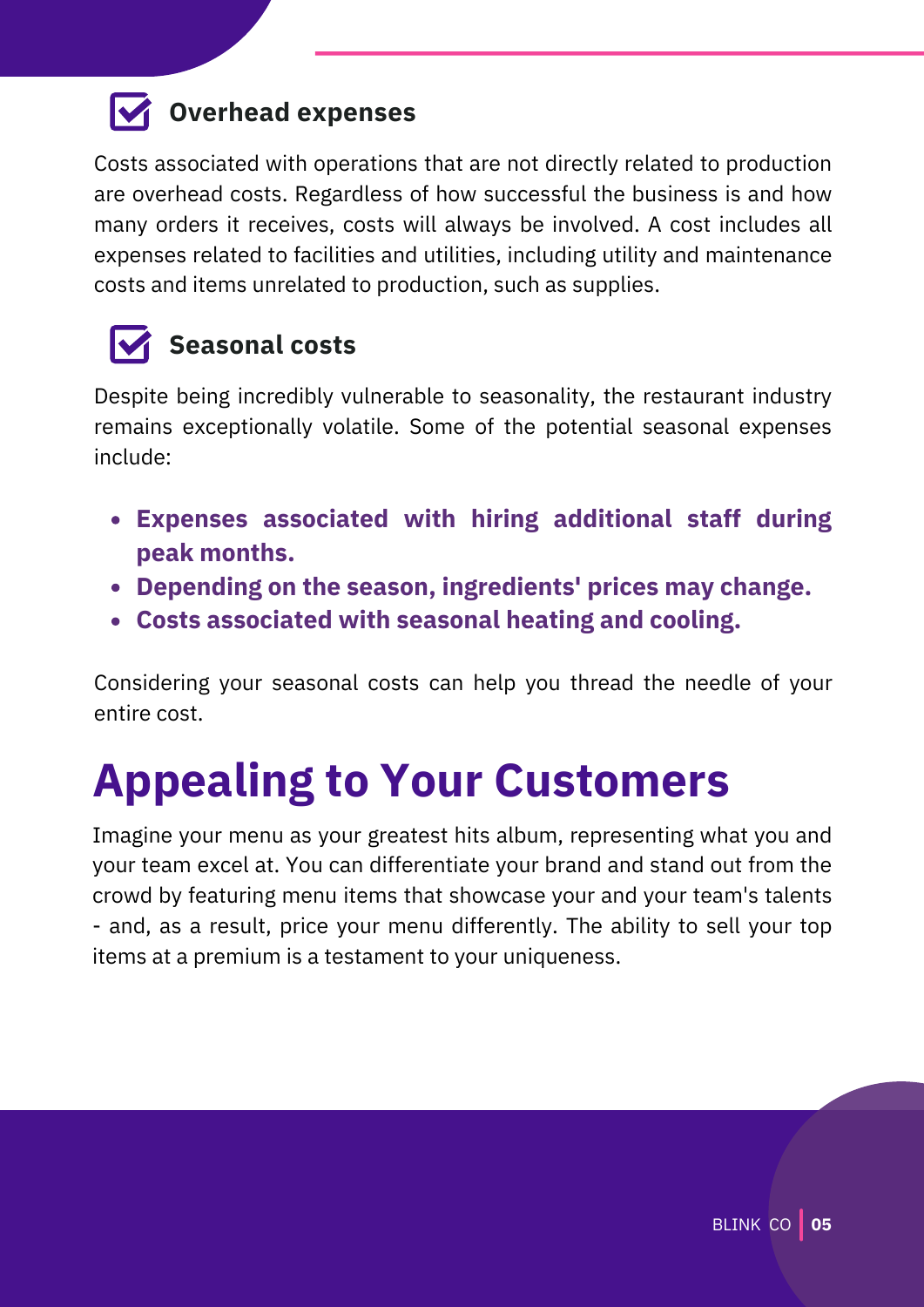## **Market Fluctuations**

Various factors can cause raw material prices to fluctuate, such as natural calamities, reduced crop production, and seasonally slowdowns. A food item on your menu can have a detrimental effect on your profit.

Despite the same price on the menu, price fluctuations determine whether or not you would profit from a sale. Restaurant owners should keep in mind that it is challenging to keep editing the menu price every time a price fluctuation occurs in the market; therefore, menu pricing should take seasonal trends into account. Setting the price a little higher will allow you to create a cushion for price fluctuations.

As a result, a hike in the cost of raw materials or a drop in footfall wouldn't significantly impact the gross profit percentage.

## **Customization**

Various factors can cause raw material prices to fluctuate, such as natural calamities, reduced crop production, and seasonally slowdowns. A food item on your menu can have a detrimental effect on your profit.

Despite the same price on the menu, price fluctuations determine whether or not you would profit from a sale. Restaurant owners should keep in mind that it is challenging to keep editing the menu price every time a price fluctuation occurs in the market; therefore, menu pricing should take seasonal trends into account. Setting the price a little higher will allow you to create a cushion for price fluctuations.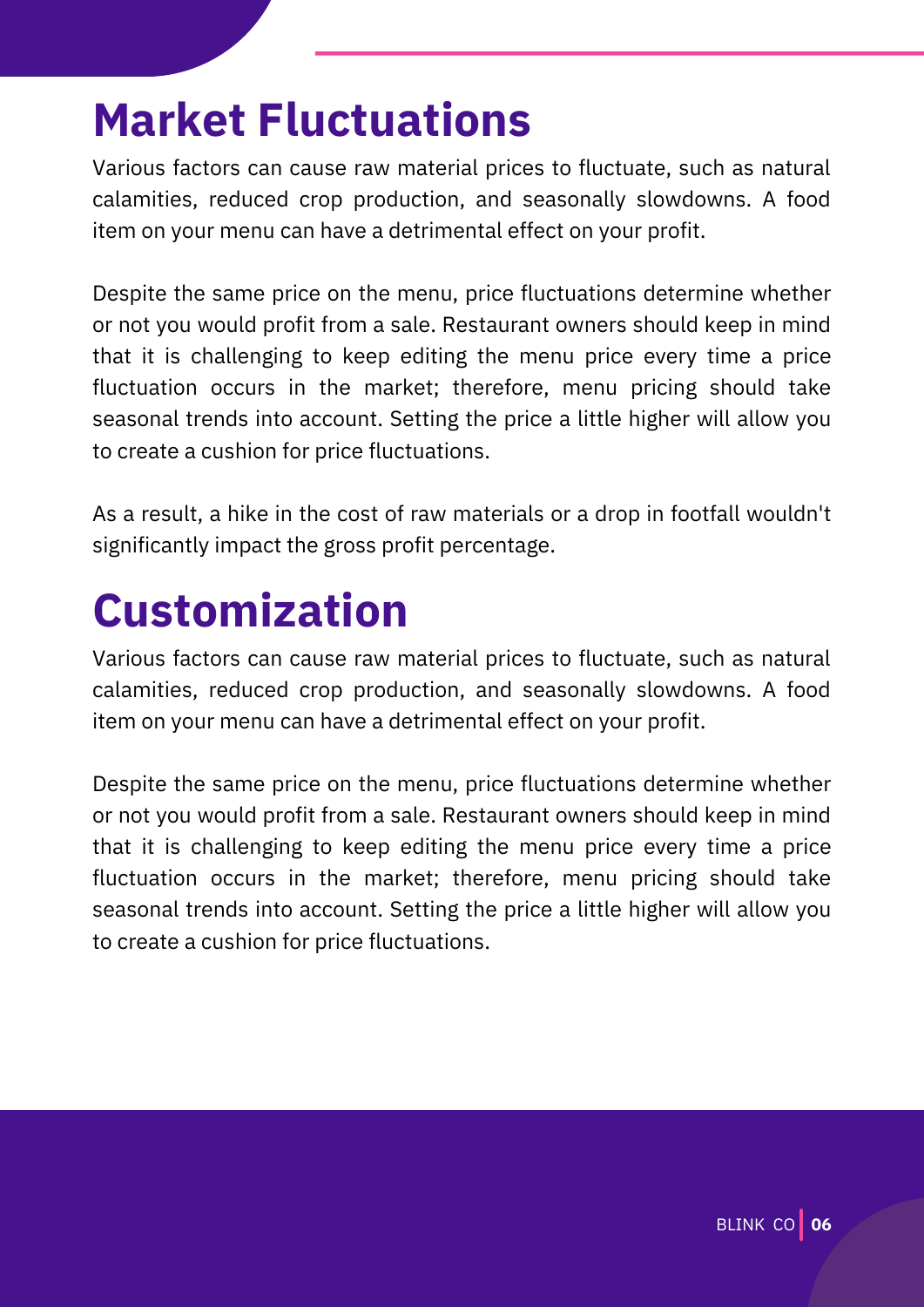## **Finding the Balance**

An effective menu pricing strategy involves balancing your high-cost and low-cost menu items. However, finding this balance won't happen overnight. You need time, testing, and ongoing analyses to get your menu right.

Here are some tips to help you reach your goal:

- **It is important to keep your menu costs up to date to know every item's cost.**
- **A product mix report can be generated accurately by a POS system.**
- **Ensure that you stay patient, focused, and dedicated to the project.**

Besides learning about menu psychology and menu engineering, you will also need to learn how to optimize your menu. Consequently, you will be able to maintain balance and increase your profits. Pricing menu items, the location of dishes on your menu, and how frequently you update your menu all play an important role in achieving that right balance.

## **Pricing Menu from Food Cost Percentage**

Restaurant expenses include a large portion of food costs. It is also essential to continuously monitor the food cost percentage. You can easily calculate your food cost percentage, stick to your budget, and effectively manage your restaurant's finances with the right resources and formulas.

Based on how much food your restaurant spends on inventory, expressed as a percentage, you can see what this inventory is generating for you (revenue).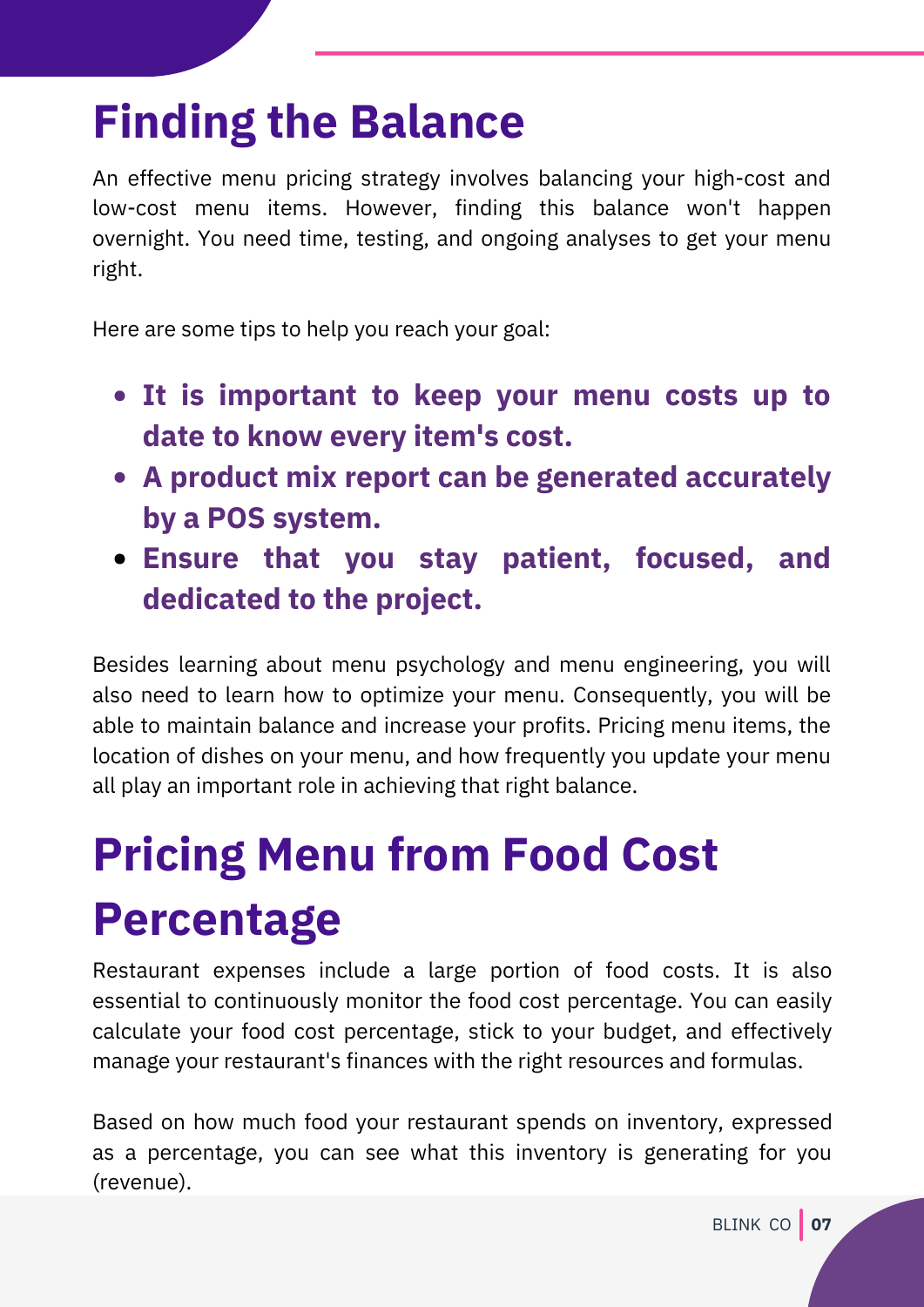Estimate inventory costs over time by figuring out your initial inventory cost and adding that figure to any additional inventory purchased. Then, subtract the inventory costs you are left with at the end of the period you are analyzing. Lastly, divide this number by your revenue.

## **Food cost percentage = (beginning inventory + purchases – ending inventory) ÷ food sales.**

The ideal food cost percentage is the sweet spot for restaurateurs to run financially viable businesses. For a restaurant to be profitable, food costs should be between 28 and 35% of revenue.

# **Benefits of Calculating Restaurant Food Cost Percentage**

![](_page_7_Picture_4.jpeg)

### **Make smarter spending and earning decisions**

Each menu item will fit within your food cost margins if priced according to its food cost percentage and cost of goods sold. In turn, you'll be able to determine which menu items are most profitable to promote.

### **Efficiently engineer your menu:**

![](_page_7_Picture_8.jpeg)

food cost percentage data inte system You can use menu en food cost percentage data integrated into your restaurant POS system. You can use menu engineering to determine whether to retire, re-price, or change a menu item based on a food cost You can update menu items that are no longer profitable using percentage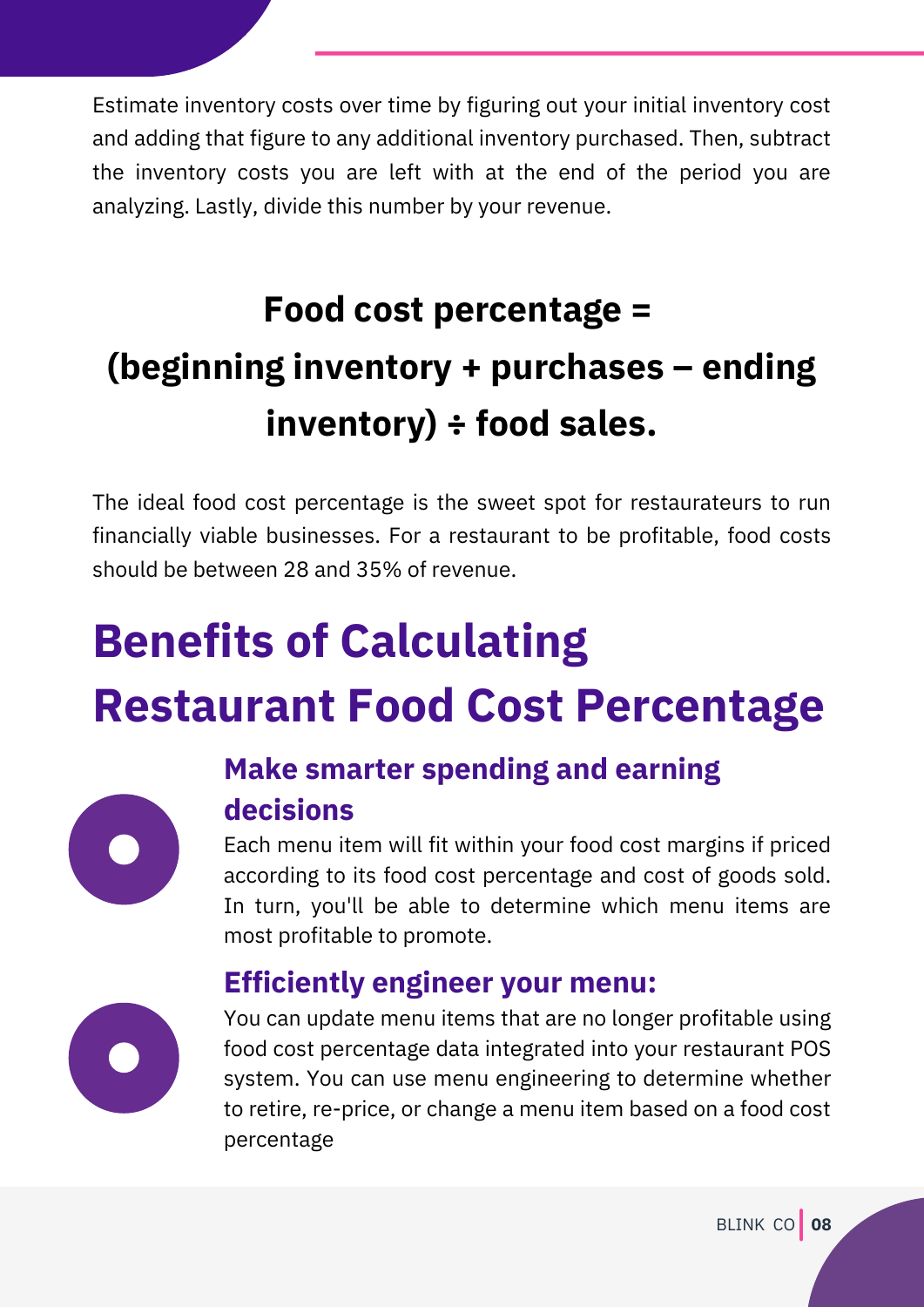![](_page_8_Picture_0.jpeg)

### **Become more familiar with the impact of food supplies on profitability and cost**

Farming trends and even international trade negotiations can dramatically affect your results. Therefore, understanding and managing inventory costs require an understanding and knowledge of profitability.

![](_page_8_Picture_3.jpeg)

#### **Intelligently experiment with new recipes**

You can create a new recipe to see if it aligns with your ideal food cost percentage - more on the ideal food cost percentage below. If it doesn't work, attempt to adjust the recipe and store it away for another time.

# **Benefits of Calculating Restaurant Food Cost Percentage**

The percentage of sales generated by profit is the gross profit margin. In other words, sales over your break-even point. A 25 percent gross profit margin for onion rings means that 25 cents of every dollar spent on the dish (including labor and raw ingredients) are profit.

Calculate your ideal gross profit margin

Your menu item's gross profit margin will depend on your chosen margin. There is a wide range of gross profit margins for restaurants. These margins can range anywhere from 20% to 80%. In the end, what matters is the net profit margin, which includes all restaurant operating expenses.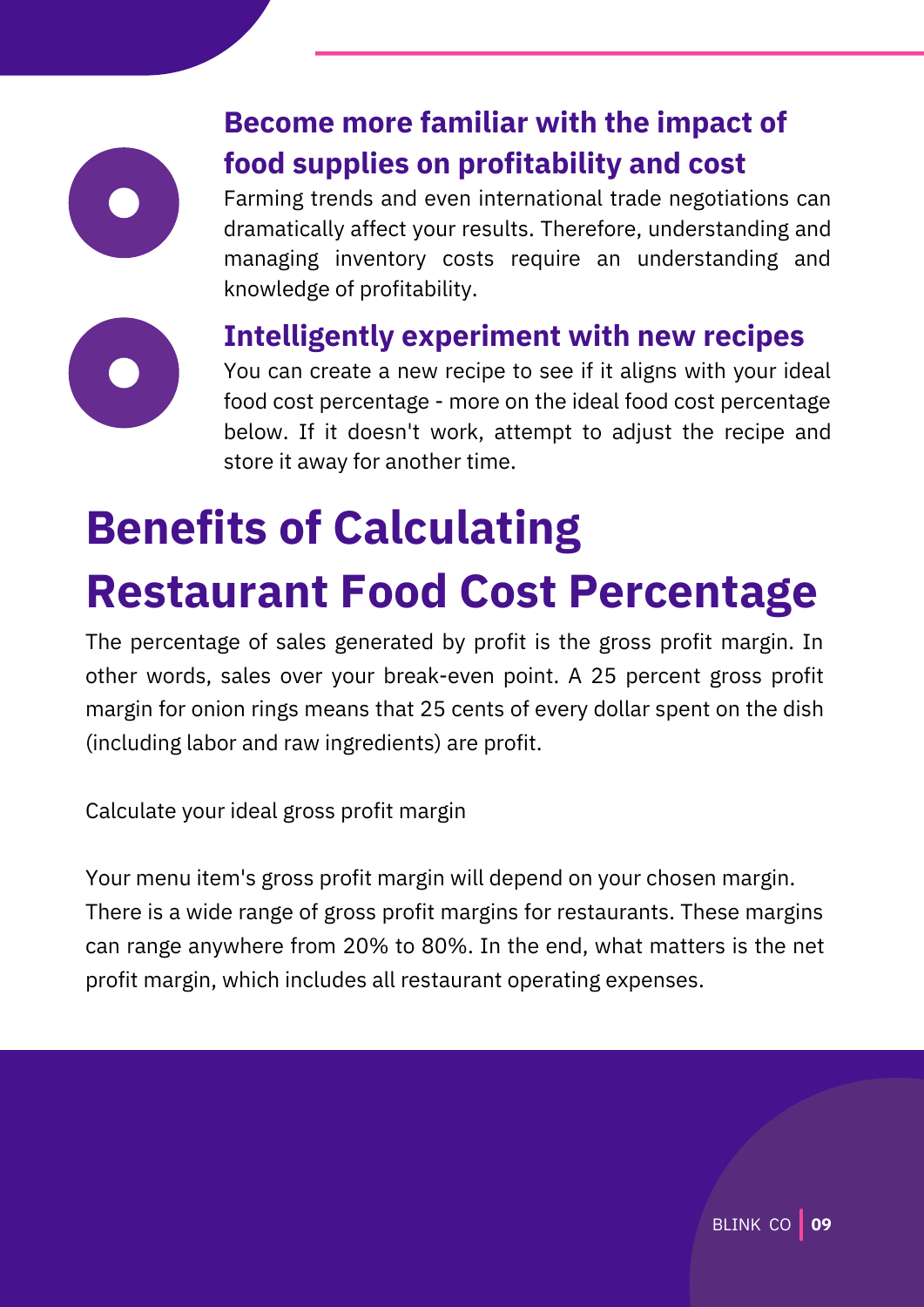#### **Find the COGS of the menu item in question.**

While a menu is more than the sum of its parts, it should at least consider the cost of goods sold (COGS) to ensure that you are recovering costs at some level. The way to calculate this is

### **(Beginning Inventory + Purchased Inventory) - Ending Inventory**

#### **Calculate the price of food items**

The formula for calculating food prices by gross profit margin is as follows:

#### **Gross profit margin = (menu price - raw food cost)/menu price**

Profit margins are calculated using the equation, not menu prices. This requires a little trial and error.

Consider calculating the gross profit margins for each item on your menu if you already have one. You may want to consider new pricing strategies for items with low margins.

#### **Your Gross Profit Margin Determines Your Bottom Line**

A company's gross profit is a crucial component determining net profit, also known as the bottom line. Here is an example of how you calculate your net profit:

#### **Gross profit – (labor cost + operating costs) = net profit/loss**

So, it is clear that the higher your gross profit, the more profit you will have left after deducting labor and operating costs. Thus, you must ensure that your business has high-profit items and that you sell these items only.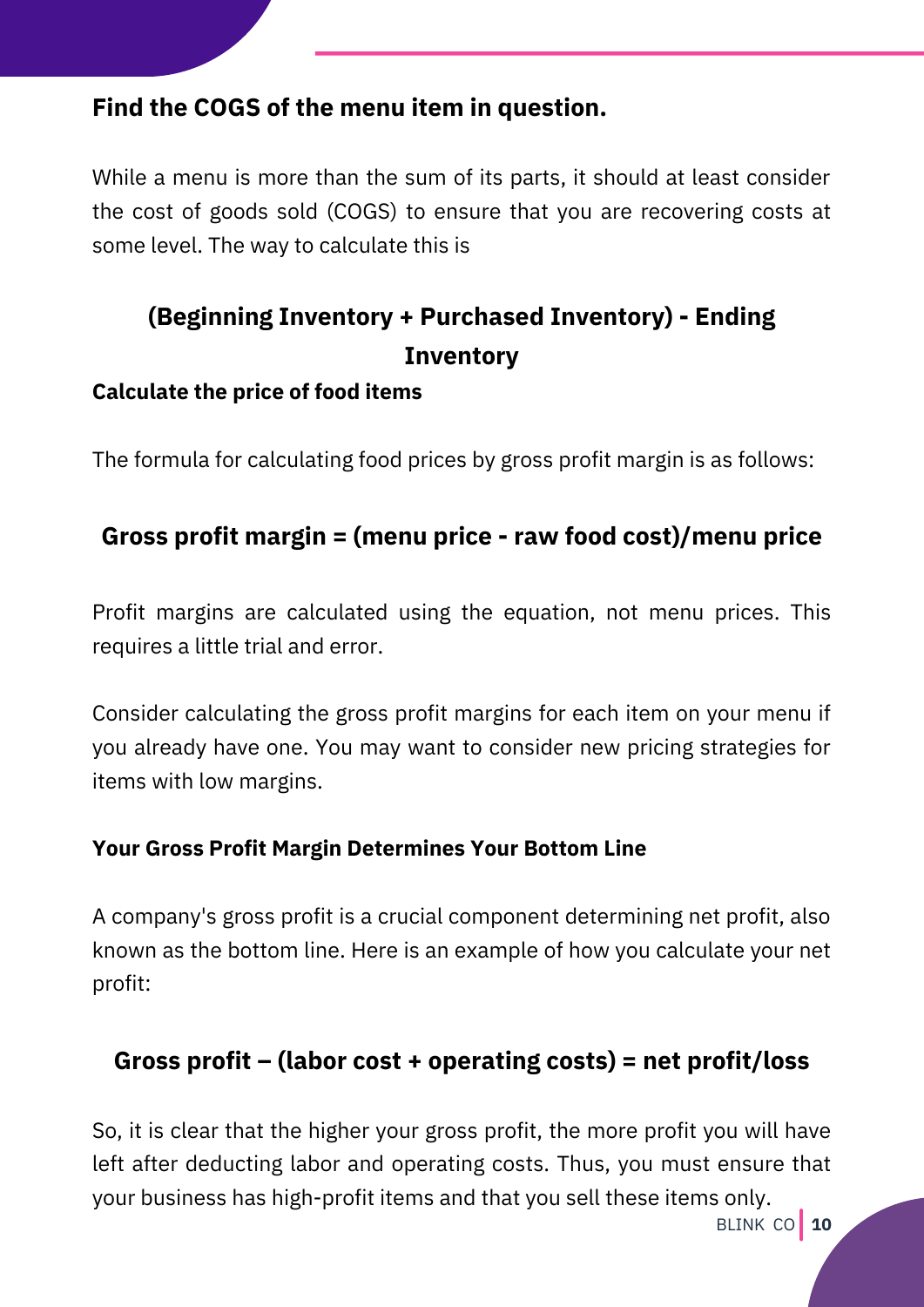## **Benefits of Calculating Restaurant Food Cost Percentage**

Setting up a price for a buffet menu is a science. In general, restaurants decide the price based on the number of items offered and the seating capacity for customers. It also includes the average number of customers who visit restaurants daily and the direct cost incurred to make arrangements for food. This way, they know the cost per person.

This is the first step performed by restaurants. The next step is to focus on making profits. The cheapest and most filling food is kept right at the start of the buffet—most restaurants lookout for costing advice using a la carte items. For example, pasta is a popular buffet dish, and the price is calculated by adding the cost of pasta, cheese, mushrooms, olives, and other items to ensure the item is rightly priced.

But when it comes to calculating the cost of the buffet, it is a challenge. We may observe that some guests eat food that costs two-three dollars while others eat more than what they have paid for.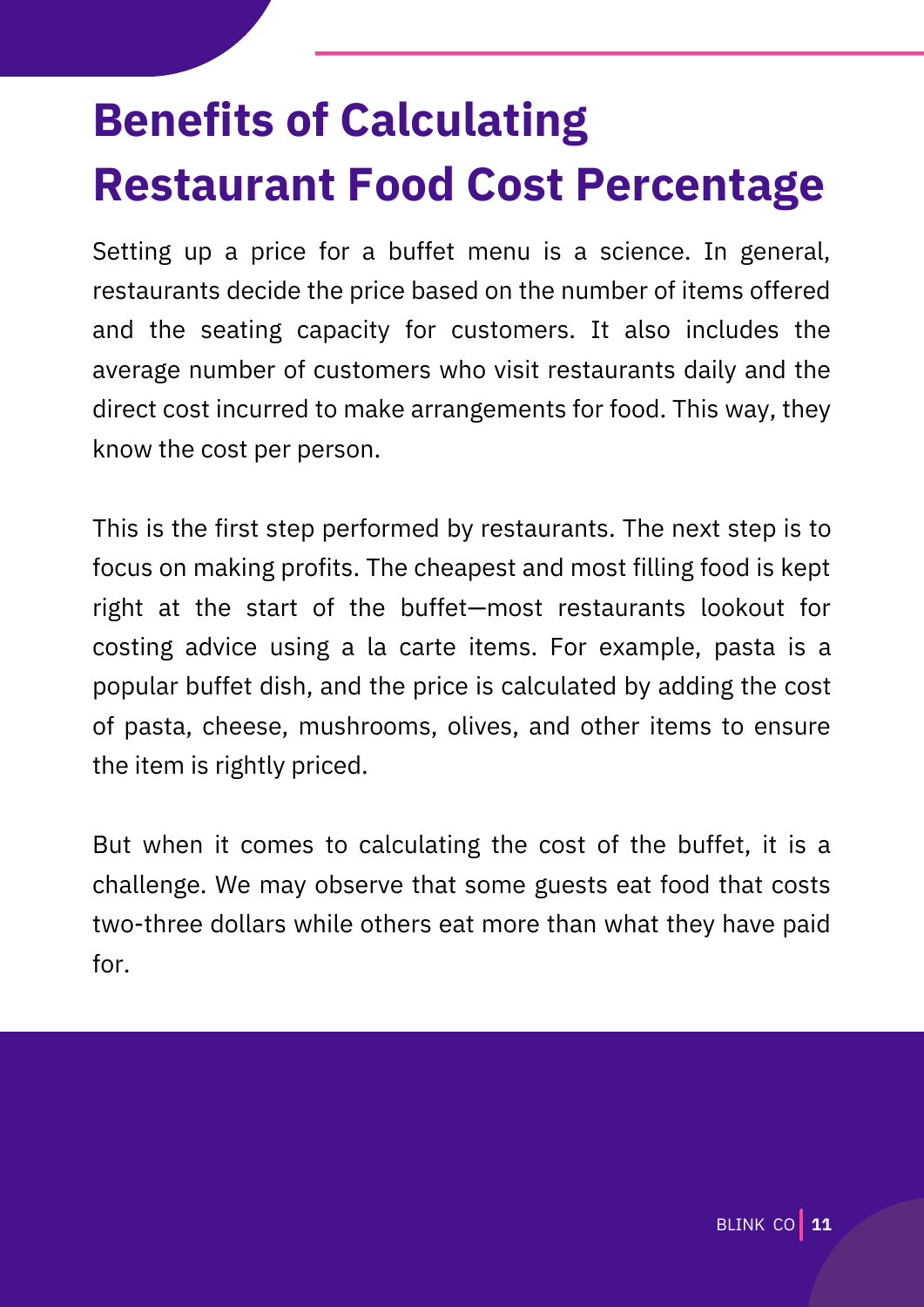## **How Do You Price Drinks in a Restaurant?**

Choosing to price drinks at a restaurant can be tricky. Expensive ones can drive customers away, and cheap ones are not effective for the longer term. So how do you price drinks in a restaurant?

### **Let's find out.**

One of the ways restaurants can price drinks and make them profitable is by managing their list of offerings. This adds a unique value to the restaurant's service, and the price of drinks must consider rent, overhead costs, and industry best practices.

These steps can guide you better in pricing a drink at your restaurant.

![](_page_11_Figure_5.jpeg)

**Calculate your drink cost ( cost of drink + flavor cost/number of servings = cost per drink)**

**Calculate the cost of beverage by this method (cost to make drink/selling price = cost per glass)**

**Consider factors like location, competitors, and target audience before you set the price**

**Round all the costing accordingly and make the pricing visually appealing on your menu.**

BLINK CO **12**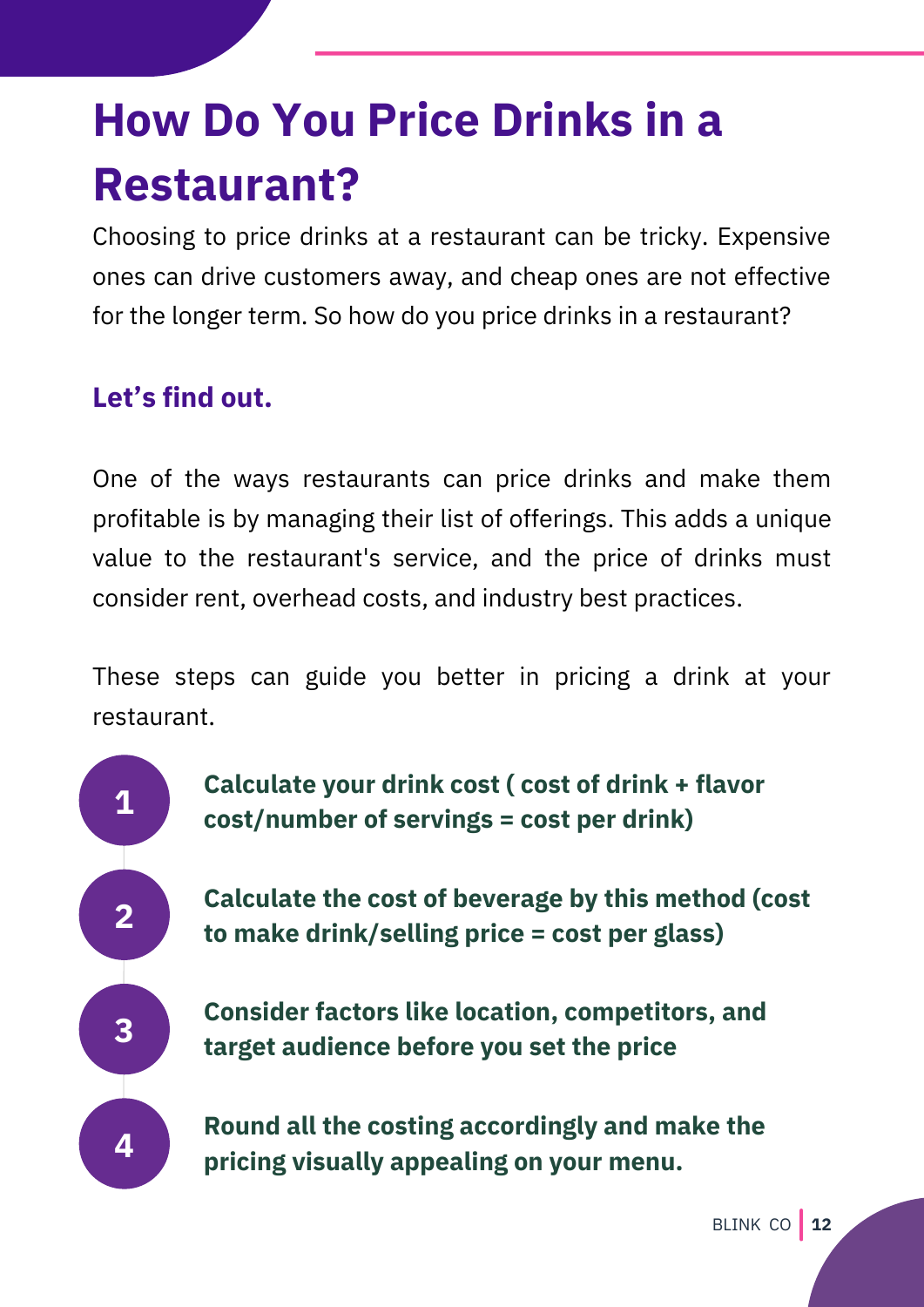# **Restaurant Menu Pricing Strategies That Will Increase Your Restaurant Profits**

Menu pricing is one of the most concerning the detail of the restaurant industry. No matter how great your food tastes, it's ineffective if your customers don't find it worth their money.

One way to do it is to avoid aggressive prices that may drive current or potential customers away.

Here are a few ways to increase your restaurant profits.

#### **Price your Menu According to the Type of Restaurant**

Your restaurant prices must consider important elements like direct and indirect costs.

The menu prices must consider elements like raw materials, labor, restaurant, rent, payables, and expenses and adjust those costs in the menu pricing.

#### **Charge More for Exotic Cuisine**

As a restaurant owner, you can charge a premium price for exotic cuisine. If your restaurant serves gourmet food or French cuisine, you can charge more for those food items. Remember that your customers will pay more for exotic dishes. If you don't charge more, most of your customers will likely not place an order. This will let them enjoy the feel of fine dining at your restaurant. You can also create an experience. For those customers through excellent service, great standards, and splendid experience.

Therefore never hesitate to charge more money and make more profits on exotic dishes.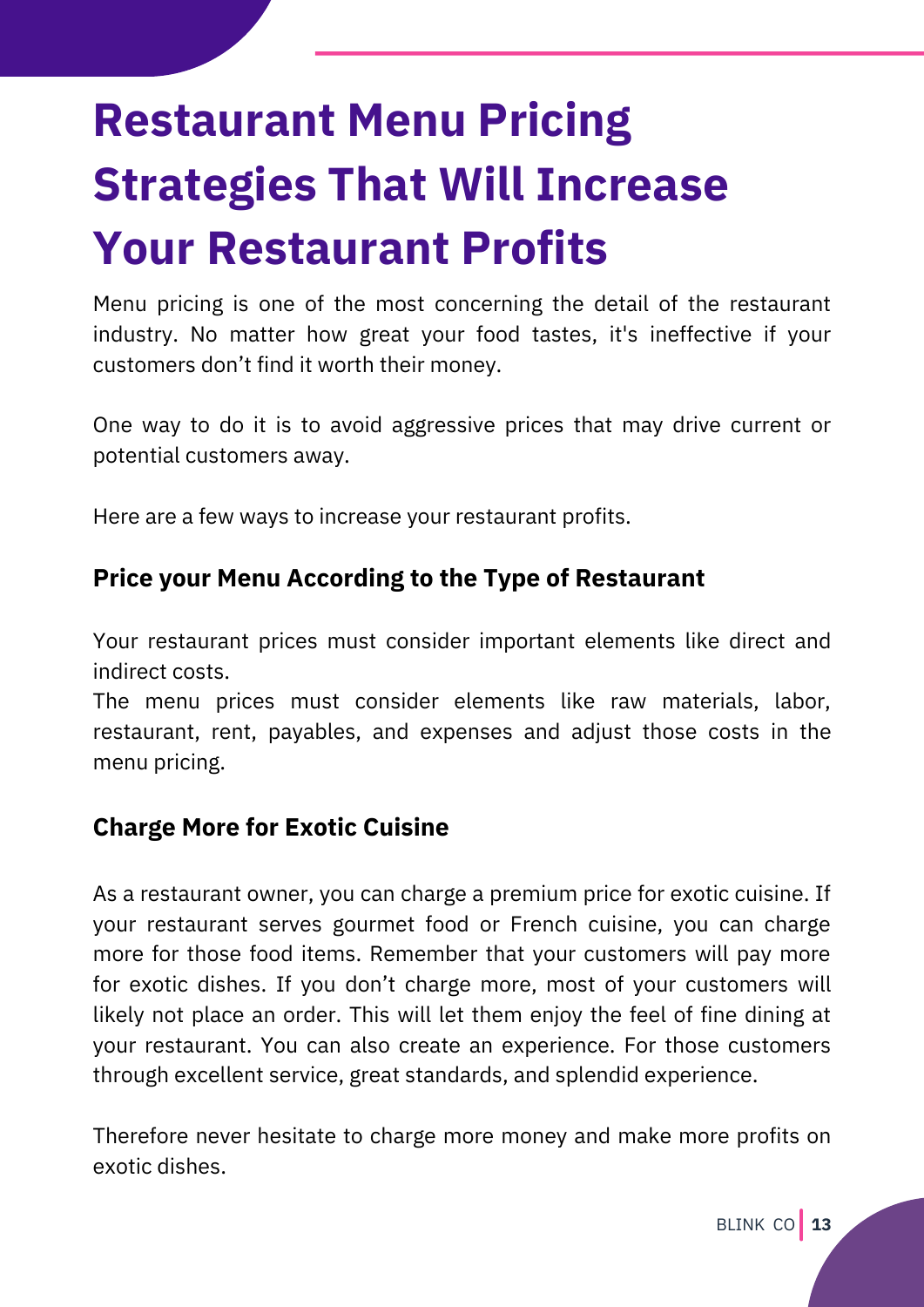#### **Revamp The Dishes With A Special Ingredient**

The only way to ensure your restaurant menu is optimized is to feature different variations of the same dish. Add dishes that have low-priced ingredients and one expensive ingredient to balance and add flavor. For example, dishes like fettuccine pasta can have multiple variations in sauce and pasta types, and some exquisite ingredients may change while other remains the same for most variations.

This way, Italian herbs like basil, rosemary, and thyme can add fusion and bring out the aroma of the dishes.

#### **Use Relative Pricing**

Relative pricing contrasts two items that shift customers' perceptions about a product.

It is a widely used strategy to maximize profits and get customers to buy more.

When restaurants place high-margin items next to expensive items on the menu, customers are likely to shift their preference towards a high-margin item. For example, a plate of french fries that costs \$4.00 is a high-margin product compared with pizza fries or cheese fries that cost \$5.50.

By placing the two items together, customers impulsively order french fries, a high-margin product. They are eventually grossing more profits for restaurants.

This works best on expensive and cheap food items, and customers would order a cheaper item that adds more profit to your restaurant.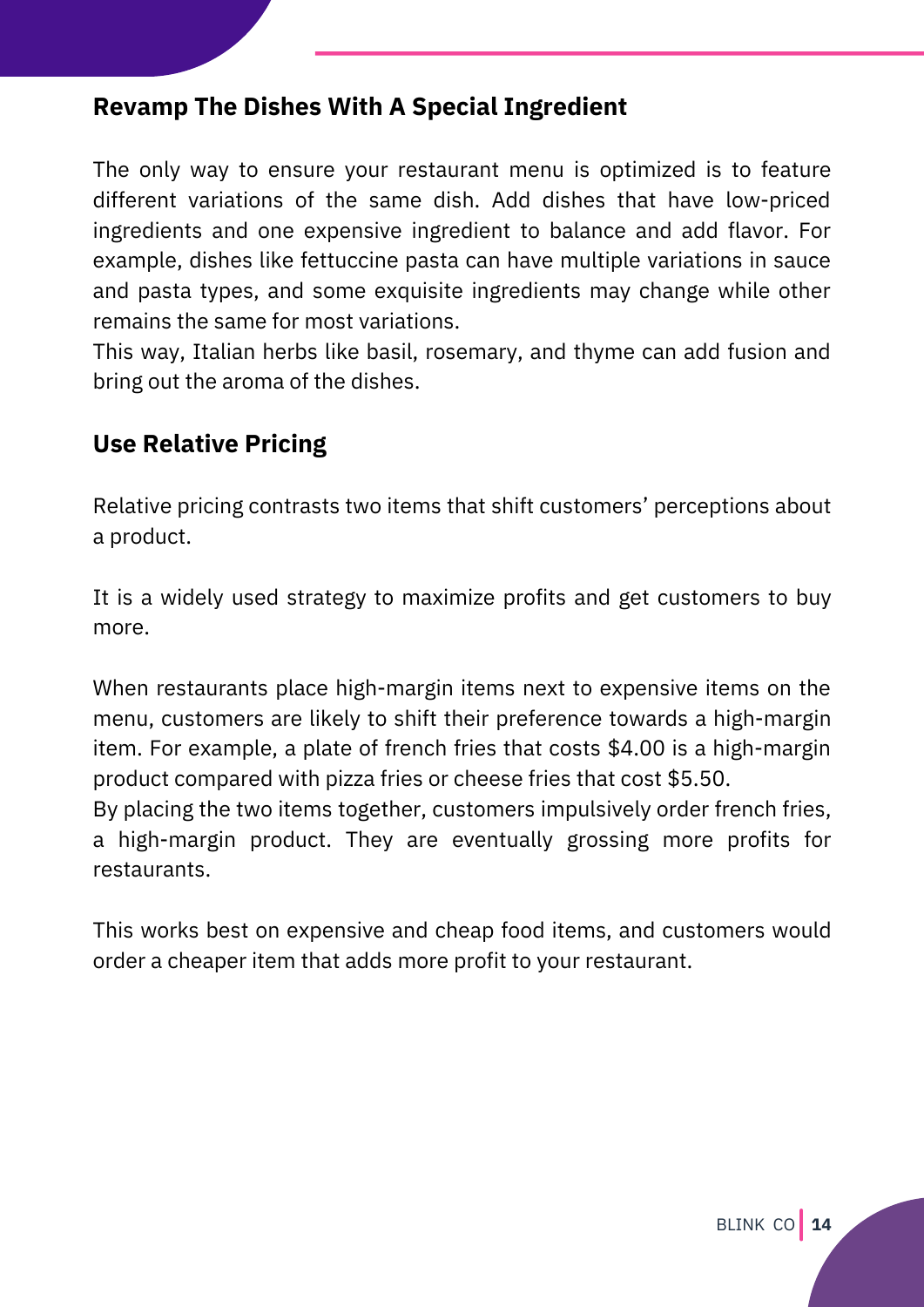#### **Decide The Right Price For The Right Quantity**

Pricing is always a struggle with restaurant owners. Many restaurants either charge too much or way too less. But how to know which price is the right price on your menu?

Charging too much for a burger can drive your customers away, and charging too less for Sushi does not make sense.

Here are a few points restaurateurs should consider when setting up pricing for the menu:

#### **More charges for More Quantity**

Charging more for more quantity is a big turn-off as it can shift customers away if you don't make them aware in advance. Therefore, it is recommended to avoid this blunder.

#### **More Charges for Less Quantity**

Many restaurants tend to charge more for less quantity, and this way, they miss out on repetitive customers, recognition, and restaurant awareness from their customers. This also disheartens customers in the long run.

#### **Lesser Charges for Less Quantity**

Many restaurants may charge less for less quantity and keep up with their competition. It is a good way to attract customers, but less quantity can put customers away after a certain time.

#### **Have a Chef Special in Each Section**

By adding a "chef's special," customers will get an exclusive dish personally made by the restaurant chef. It sounds fancy, and mentioning chef recommended also gives them a personal touch. But how can you do it?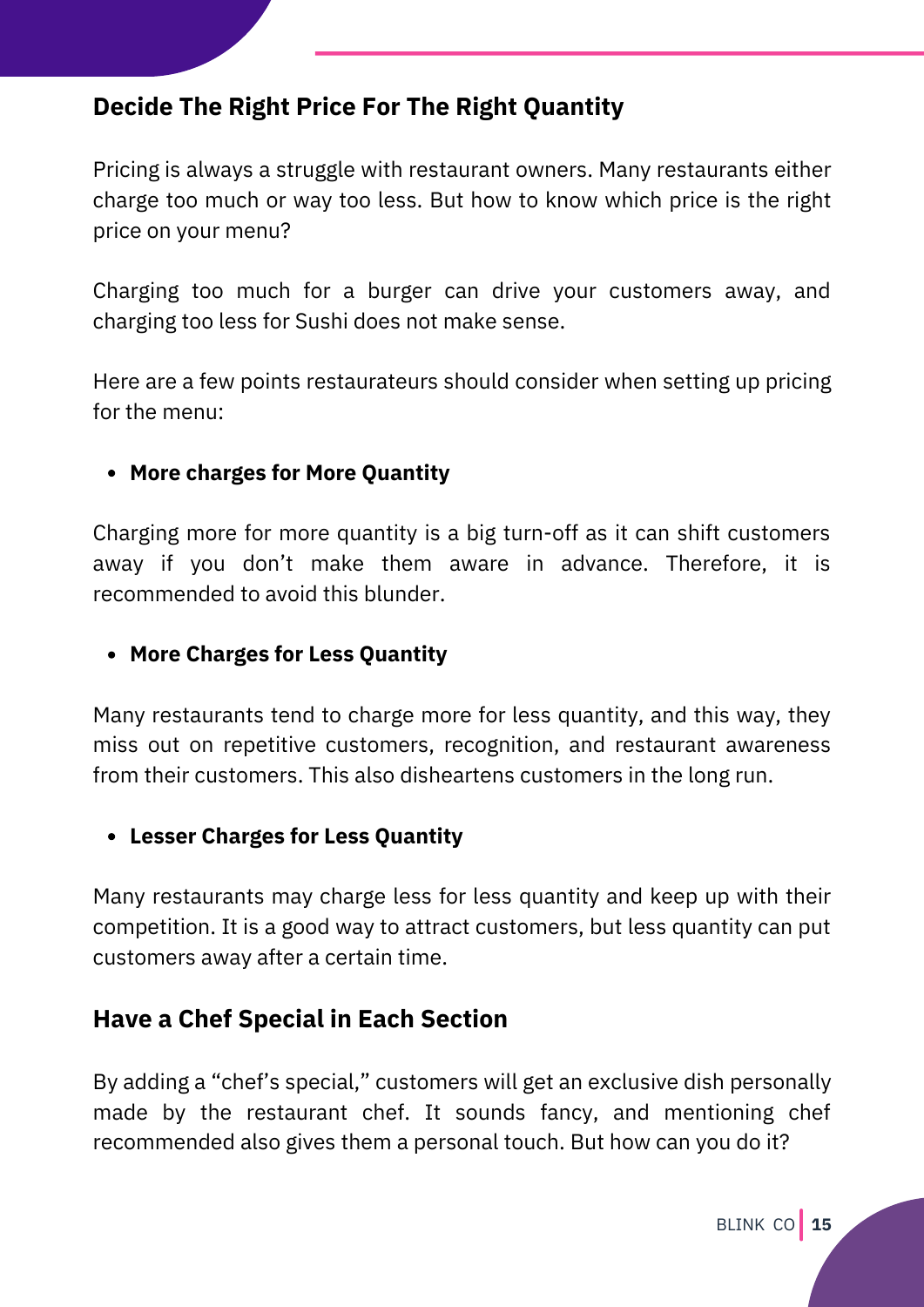#### **Here's how.**

- **In each section, add ingredients, pictures of food, and describe the** 1. **dish to develop curiosity among customers.**
- **Then mention "Chef Special" under it.** 2.

#### **Highlight the chef special or place it on the top to attract more eyes** 3.

This way, you can get to promote each item on the menu and charge at a premium price that gets you more profit for your restaurant.

#### **Avoid Putting Currency Sign Next to Item Price**

The basic strategy to price your restaurant menu is to avoid putting a currency sign next. E.g., \$ 5.00 or Rs. 500.00. This way, budget-conscious customers can determine how much they are spending and may not order high-priced items. Therefore, it is recommended to remove any currency sign on your menu.

#### **Write Price at the End of the Menu Description**

Food descriptions and details are a must in each menu item. While it is highly important, some restaurants miss out on this detail. Mentioning descriptions of the dish are a must for all menu items. However, it is recommended that you can mention the price at the end. When reading the description, customers will crave your food items and will focus less on their price and more on the experience the food will provide. Therefore, helping you make more profits.

#### **Use Complimentary Item Pricing**

The basic way to make more profits on your food is by offering discounts and deals or a complementary item to increase the sale of a particular food item. For example, you can offer customers a 50% discount on sandwiches to purchase any two burgers. Or compliment items like fries and burgers on the menu like fast food chains Mc Donalds, Shake Shack, and KFC. The combo is cost-effective for customers and gets your restaurant more sales.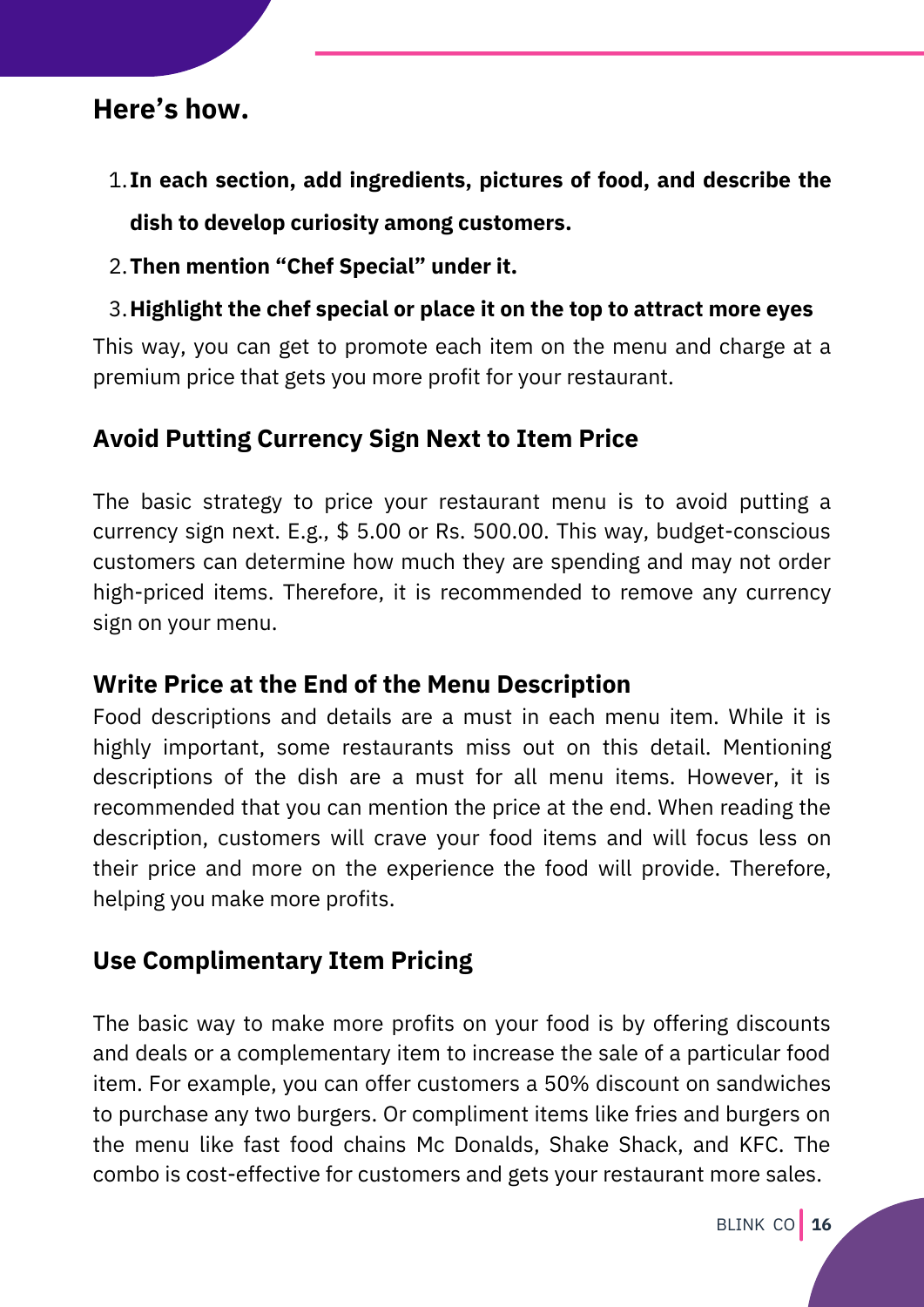## **Menu Psychology: How to Sell High Gross Profit Margin Items**

Every restaurant aims toward one goal, to maximize profits. So how to make more profits? Menu psychology allows restaurant owners to study how the menu can influence people's decisions to spend more money.

The challenge here is to know the prices of your menu and evaluate the highest cost of each product and people's purchasing and buying power.

However, on some items, restaurant owners earn more by increasing prices. How is the pricing of the menu done?

The pricing is done in two simple ways.

![](_page_16_Picture_5.jpeg)

#### **Menu psychology principles**

Using menu psychology and menu engineering, restaurants can sell their high-profit margin items, and here are some tips to focus on.

- Customers mostly focus on the first items in each section of the menu. Always place high-margin items on top in each section.
- Grab the attention of your guests with a visual image, colored box, and more. Highlight only one item in each section of the menu to avoid confusion.
- Place profitable items on the top two places on the menu.

Besides these, you can use descriptions, visuals, and other creative ways to prompt your guests toward ordering that item.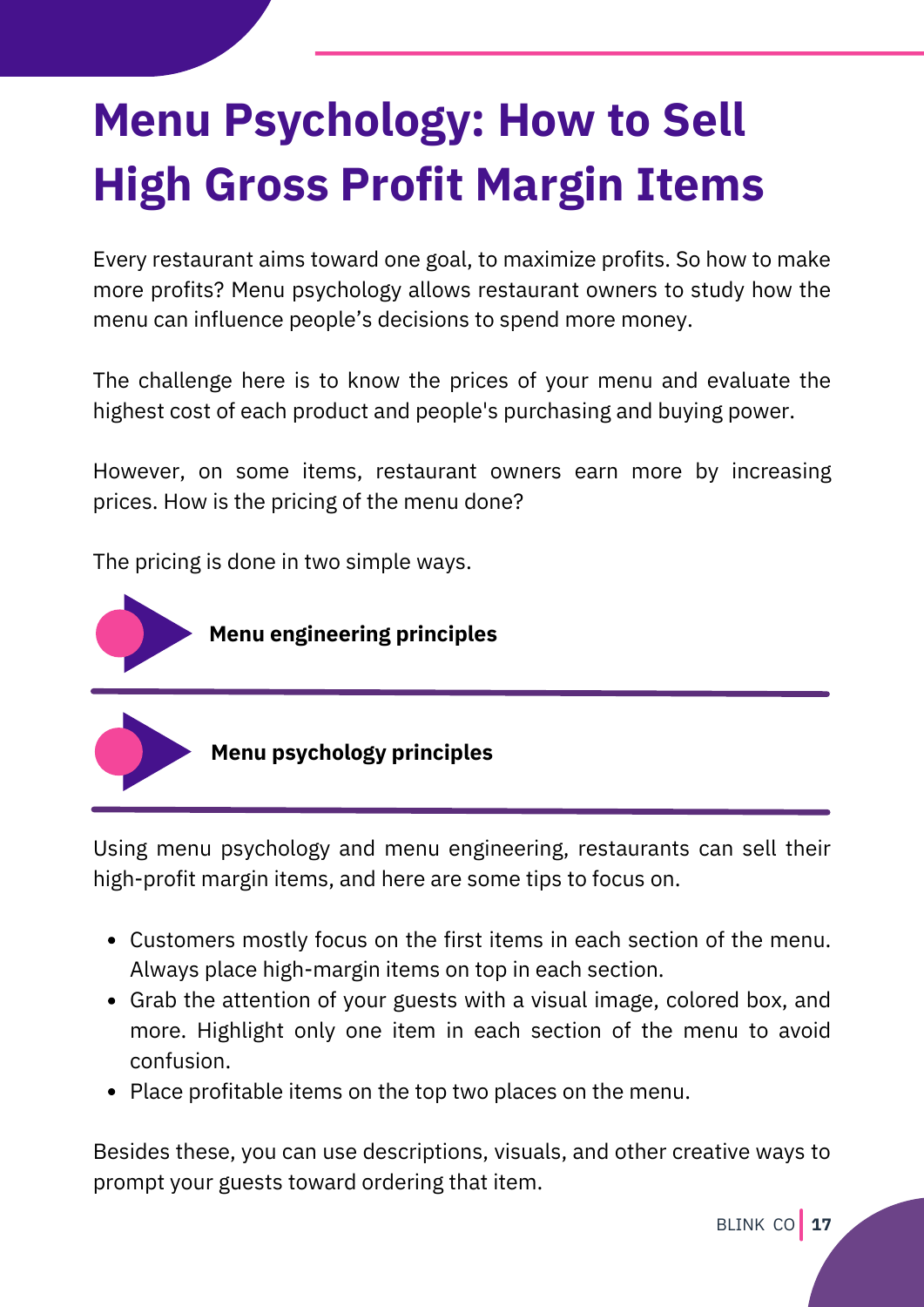## **What is Menu Engineering?**

Menu engineering evaluates and optimizes restaurant prices to create a good menu and generate business revenue. This is performed by categorizing the menu into four different categories.

According to Menu Cover Depot, menu engineering help restaurant increase their profits by 10-15%.

Menu engineering plays a key role for restaurants and helps to:

- Eliminate low-performing items from the menu
- Prominently highlight the most profitable menu items
- Create an organized system for regular running items, their analysis, and keep an optimized menu

## **What is Menu Engineering?**

### **There are four menu engineering categories**

![](_page_17_Picture_9.jpeg)

#### **Stars: High Profitability and High Popularity**

Stars are a high profit, high popularity items on the menu. They are relatively cheap and attract guests to order them more. To make more profits, keep promoting these items consistently.

#### **Puzzles: High Profitability and Low Popularity**

![](_page_17_Picture_13.jpeg)

Puzzles are high profitable items but less popular. They are difficult to sell, and you can develop ways to promote them on social media, get influencers on board, and come up with other marketing ways to attract people to order this item.

#### **Plowhorses: Low Profitability and High Popularity**

![](_page_17_Picture_16.jpeg)

Plowhorses are a low profit but highly popular item on the menu. So how to make it profitable? You can pair it with other items or offer deals that help you make more profit.

![](_page_17_Picture_18.jpeg)

#### **Dogs: Low Profitability and Low Popularity**

Dogs are the low profit and low popular items on the menu. They take up space on the menu and do not get you profits. It is best to omit those and rebrand your menu.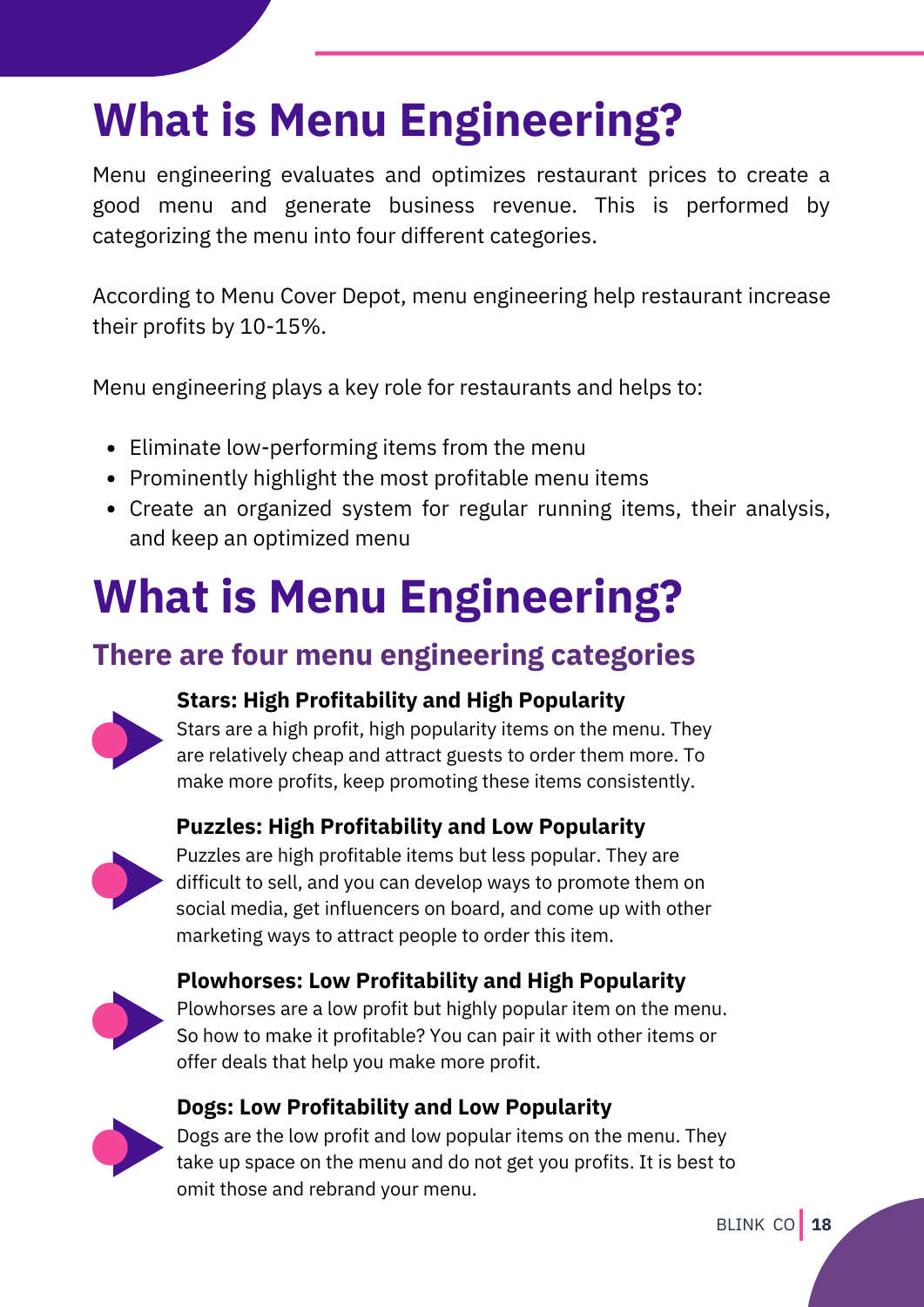#### **Menu Psychology Principles**

Next time you visit a restaurant, pick up their menu and before you order, take a minute to see the psychology of menu design. Think about why they place items in a certain way or make you choose specific items first. Menu drives revenue for restaurants and is

carefully placed with a lot of science and hours spent on positioning, branding, color theory, and some buzz words.

![](_page_18_Figure_3.jpeg)

### **5 Ways to Influence Menu Decisions**

#### **1. Paradox of Choice**

When looking at a menu, customers are looking for choices with limited spaces and long text. This becomes a challenge. To offer choice and not clutter your menu. Separate items in different sections, and this way, guests will remember.

#### **2. Decoy Effect**

Want to entice customers to order a profitable item? Try the decoy effect in your pricing model and see how guests are more likely to order a good dish. The decoy effect is psychological and shows that customers may change their preferences. This happens when a second or third valuable option is mentioned on the menu.

#### **3. Social Proof**

Has your menu been sorted? Want people to trust your particular item on the menu?

Social proof develops a sense of trust among customers.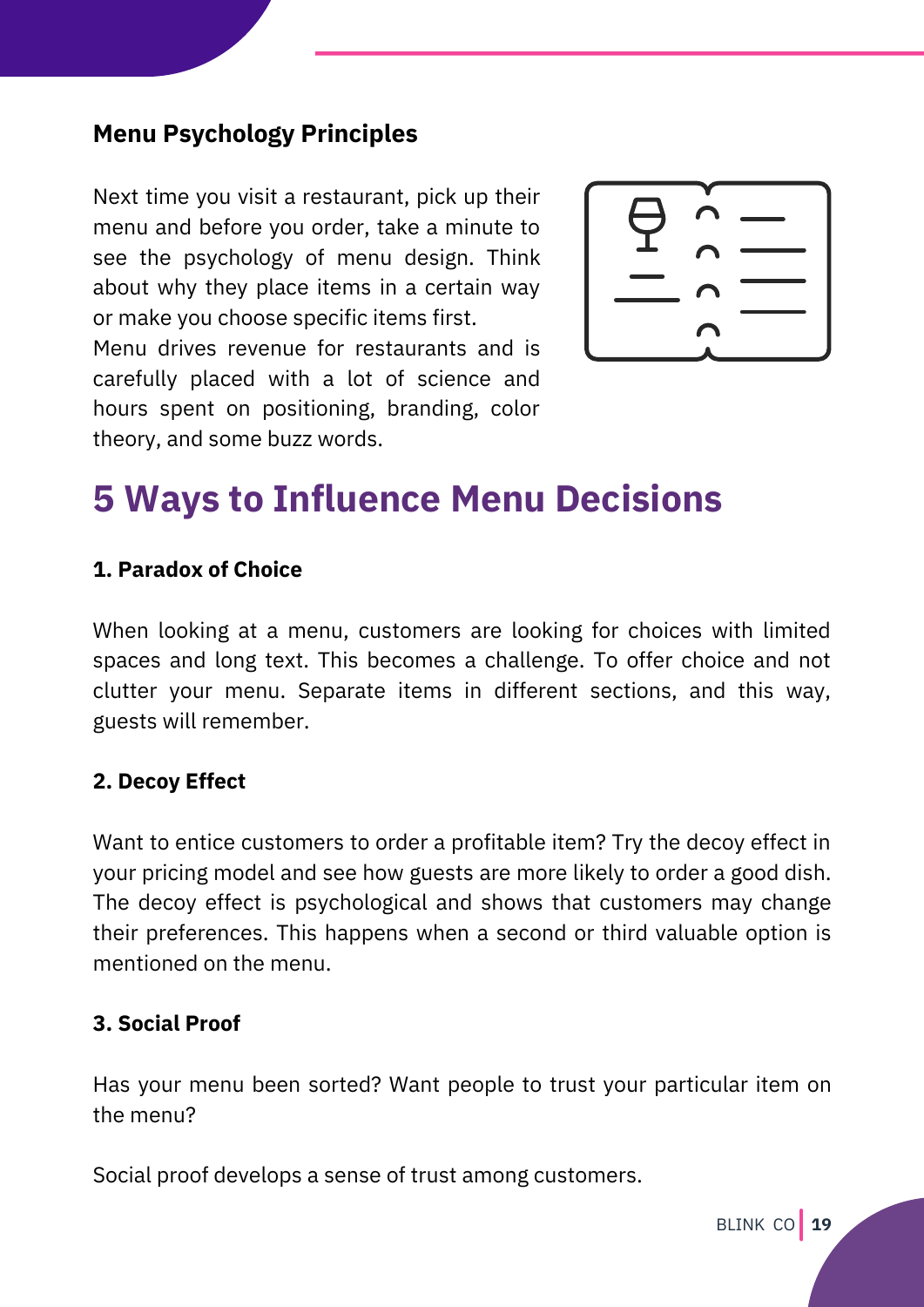Adding pictures, quotes and testimonials help to build trust, and with terms like mom's favorite, your guest may place their order for that item.

You can also encourage customers to share reviews on Yelp. TripAdvisor and honest reviews are a great way to attract customers. Hence more profits.

#### **4. Semantic Salience**

Manipulating **salience** creates a powerful impact of choice in most situations. In a menu, you don't want people to miss out on your profitable items because of salience; therefore, here's how you can place your menu presentation.

# **\$10.00 - 10 \$14 - 14**

The dollar sign makes people ambiguous about purchasing, and you can avoid that by removing this.

## **The Golden Triangle**

Have you noticed that when you go to a restaurant and look at the menu, where do your eyes move? For some people, it is on visuals, and for most people, their eyes are constantly looking at the middle, or to the top right corner, and finally to the top left corner. According to Restaurant Menu Engineers, this is commonly known as Golden Triangle.

So what to put here? The answer here is simple. Place your high-profit items here and the most profitable ones. This is where your top margin dishes must be placed.